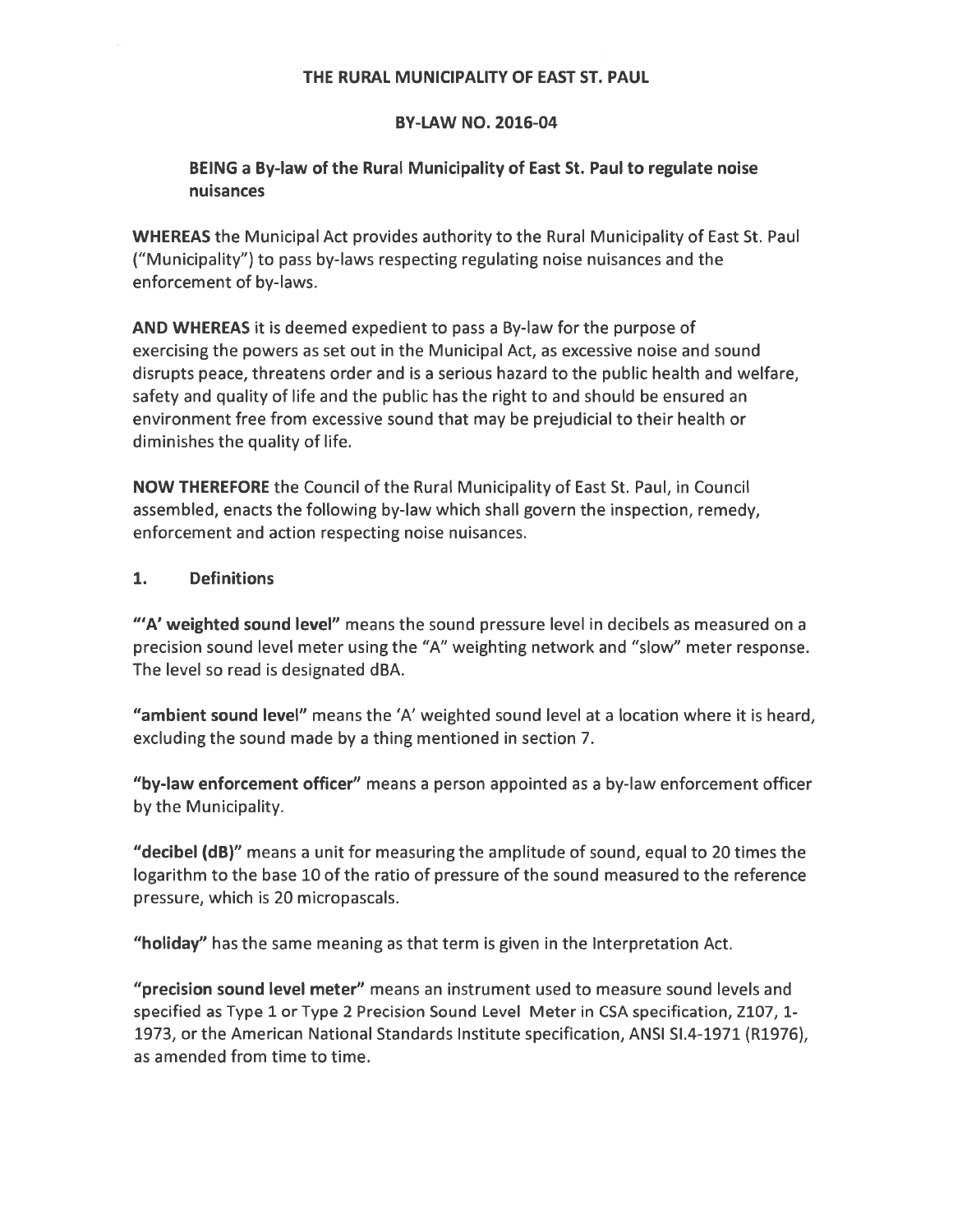#### Purpose

2. The purpose of this By-law is to regulate sound creating <sup>a</sup> noise nuisance. This By-law may be referred to as the Noise By-law.

#### General prohibition

- 3. No person may make, cause or allow to be made, or keep an animal that makes:
	- a. an unreasonably loud or excessive sound;
	- b. <sup>a</sup> sound which unreasonably disturbs, injures or endangers the comfort, health, peace or safety of an individual; or
	- c. <sup>a</sup> sound which is so harsh, prolonged, unnatural or unusual in time and place so as to cause an unreasonable discomfort to an individual.
- 4. In determining whether <sup>a</sup> person violates section 3, the following factors shall be taken into account the:
	- a. time of day and day of the week;
	- b. nature and use of the area from which the sound emanates;
	- c. nature and use of the area at which it is received;
	- d. nature of the event or activity producing the sound; and
	- e. volume, duration and nature of the sound, including whether it is recurrent, intermittent or constant.

#### Activities prohibited by the time of day

- 5. No person may do, cause to be carried out or allow the following activities outdoors within 150 metres of <sup>a</sup> dwelling before 7:00 a.m. and after 11:00 p.m. on weekdays or before 9:00 a.m. and after 9:00 p.m. on Saturdays, Sundays and holidays:
	- a. operation of the following: mechanical tools or equipment used in construction, drilling, or demolition work, such as <sup>a</sup> power saw, drill, sander, grinder;
	- b. operation of lawn or garden tools, snow blower, or similar device used outdoors;
	- c. operation of <sup>a</sup> powered model;
	- d. repair, rebuild, modify or test <sup>a</sup> motor vehicle, motorcycle, motor boat, outboard motor, recreational vehicle, or off-road vehicle;
	- e. operation of motorized recreational vehicles or off-road vehicles on <sup>a</sup> property other than within the municipal right of way;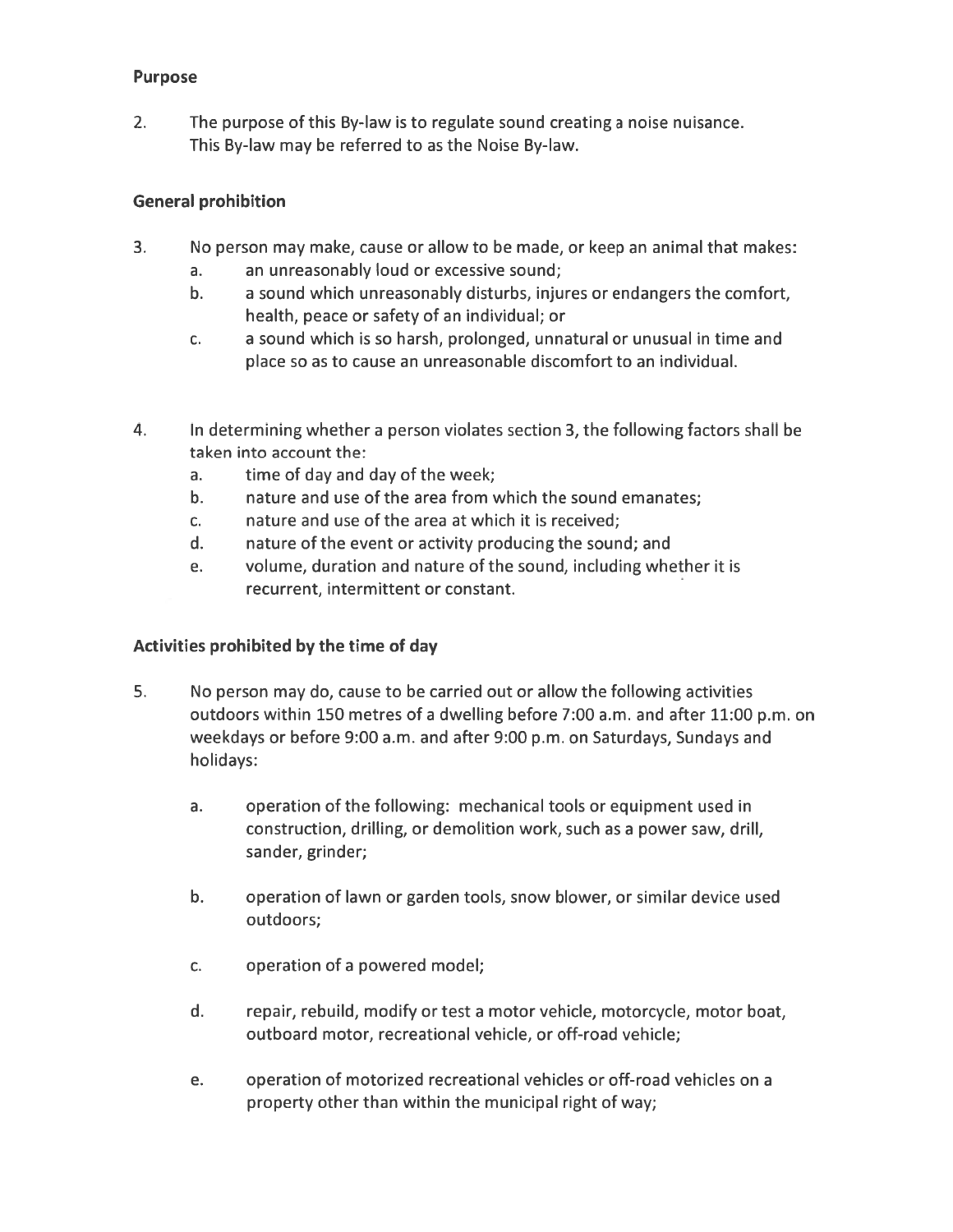f. operation of an engine or motor on a motor vehicle or attached auxiliary equipment for <sup>a</sup> continuous period exceeding 10 minutes;

#### Prohibited activities

- 6. No person may do, cause to be carried out or allow the following activities:
	- a. operate, apply or otherwise use an engine retarder brake on <sup>a</sup> vehicle unless the vehicle is driven on <sup>a</sup> highway permitting the operation of vehicles and the usage retarder breaks, or in an emergency where it is necessary to use such brakes.
	- b. offer for sale or sell anything by shouting, or amplified sound within an area zoned for residential or commercial uses in the Municipality's zoning by-law passed under the Planning Act,

#### Air conditioners, pool equipment, air moving devices, and fans

- 7. No person shall operate or permit the operation of air conditioning equipment, pool equipment, air moving devices, fans, or compressors where such operation exceeds <sup>a</sup> sound level of:
	- a. 55 dBA between 7:00 a.m. and 9:00 p.m.; and
	- b. 50 dBA between 9:00 p.m. and 7:00 a.m.

as measured from the location where the sound is heard.

8. There is no contravention of section 7 if the ambient sound level exceeds the limits set out in it, unless the sound level produced by the equipment or device is 5dBa or more higher than the ambient sound level.

#### Exemptions

- 9. This By-law does not apply to:
	- a. emergency sirens and signals used during an emergency by an ambulance, fire vehicle, police vehicle or any public service or emergency vehicle;
	- b. work performed in respec<sup>t</sup> of the maintenance, construction demolition or otherwise working on <sup>a</sup> public right-of-way or public space;
	- c. military or other bands or parade, operating under <sup>a</sup> permit from the Municipality;
	- d. the ringing of places of worship or school bells and activities normally associated with places of worship and schools.
	- e. operating sound producing devices during the month of December for playing Christmas carols;
	- f. concerts, circuses, fair, parades or any like activity under <sup>a</sup> permit issued by the Municipality;
	- g. an activity, work or undertaking performed by or through the Municipality in respec<sup>t</sup> of public services, facilities or installations; and
	- h. aircraft, railway rolling stock, and farm equipment used for agricultural uses.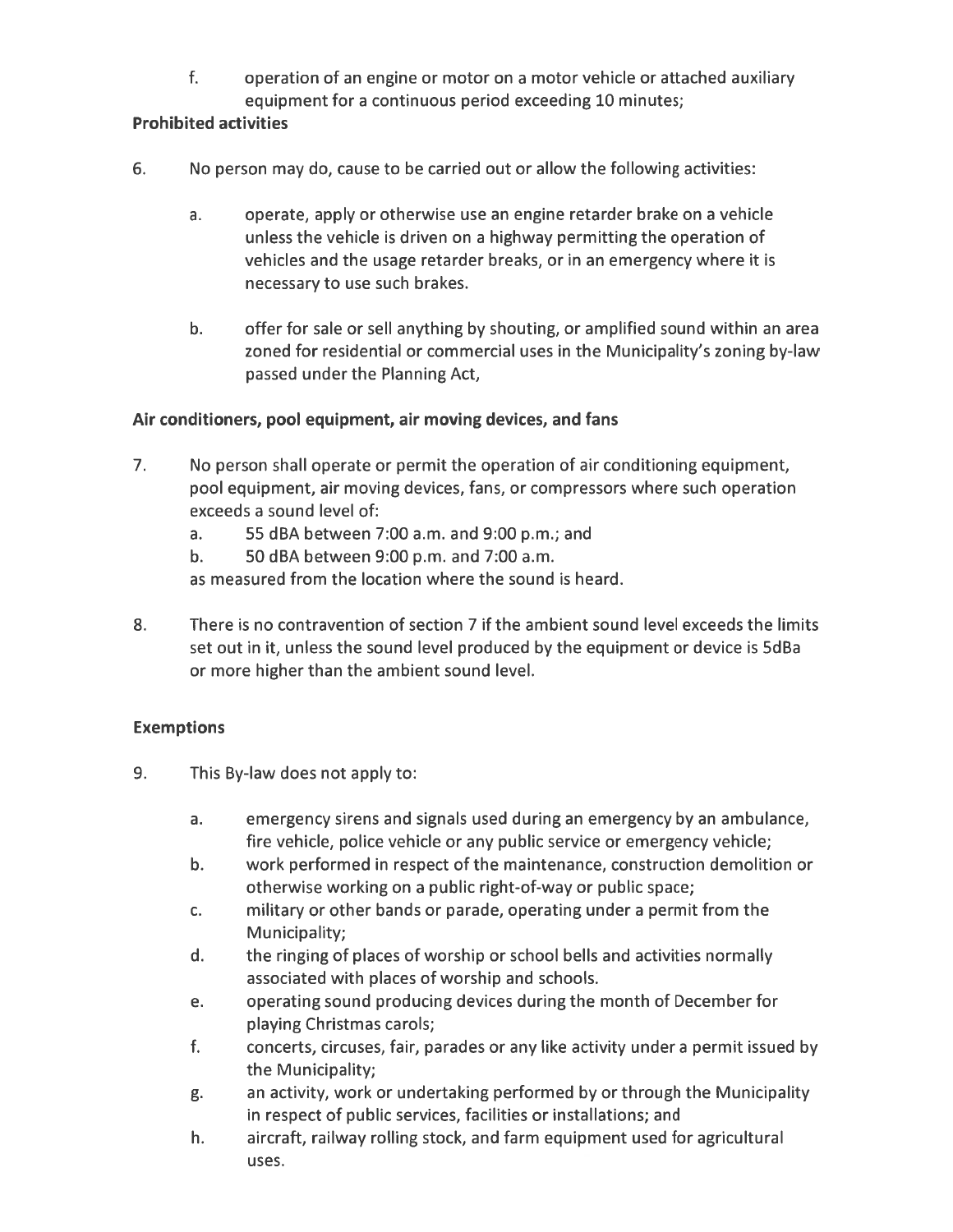#### **Permits**

- 10. A person may apply to the Municipality's Chief Administrative Officer for <sup>a</sup> permit authorizing an activity that would otherwise be prohibited under this By-law.
- 11. An application for <sup>a</sup> permit may be made by the owner or <sup>a</sup> person authorized in writing by the owner. The application must include:
	- <sup>a</sup> <sup>a</sup> completed and signed application form;
	- b information as to the location and intended purpose of the use;
	- <sup>c</sup> the fee called for in Schedule A and;
	- d the petition for Noise Permit as called for in Schedule B.
- 12. The Chief Administrative Officer may require the applicant to supply additional information in suppor<sup>t</sup> of the application.
- 13. If on the basis of the application and the information supplied, it appears to the Chief Administrative Officer that the activity may be carried out subject to conditions designed to restrict or minimize the sound produced by or in the course of the activity or its effect on people, the Chief Administrative Officer may issue <sup>a</sup> permit to the applicant.
- 14. A permit is issued in the name of the owner, and where the applicant is not the owner, to the owner and the applicant jointly.
- 15. A permit may be issued subject to conditions designed to restrict or minimize the sound produced by or in the course of the activity or its effect on people.
- 16. A by-law enforcement officer may revoke <sup>a</sup> permit for violation of the permit conditions or this By-law.

#### Enforcement

- 17. A by-law enforcement officer acting under this By-law has all the powers, duties and functions of <sup>a</sup> designated officer set out in the Municipal Act:
	- a. section 242 for the purpose of making orders requiring persons responsible for the contravention of a by-law, the Act, any other Act the Municipality is authorized to enforce, and any permits, approvals, orders and agreements made or issued under this By-law, and to remedy the contravention; and
	- b. section 249 for the purpose of enforcing <sup>a</sup> contravention through an offence.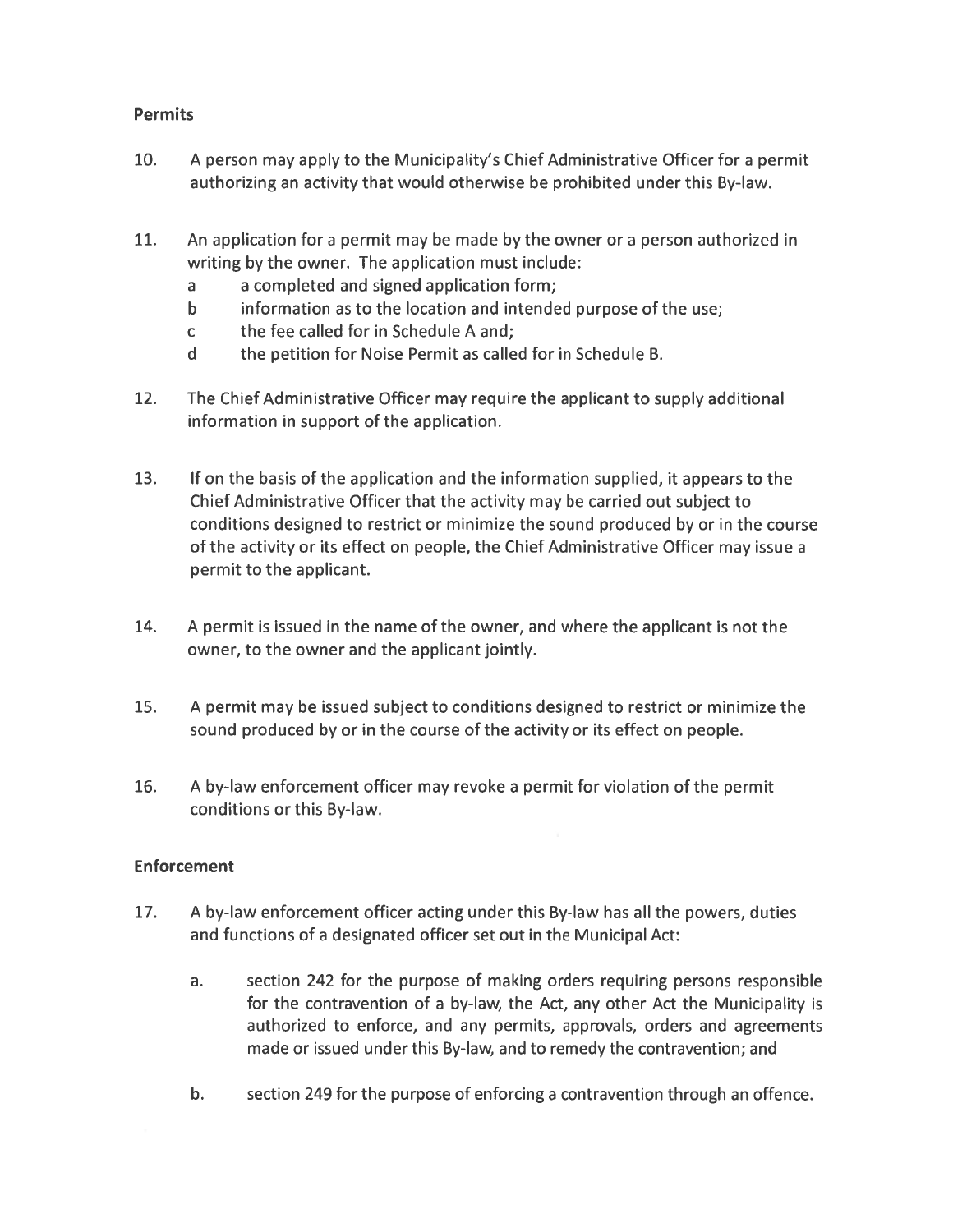- 18. The by-law enforcement officer may carry out inspections to determine what actions or measures <sup>a</sup> person must take in connection with any matter under this By-law, whether the actions or measures set out in the order have been taken, and to preven<sup>t</sup> <sup>a</sup> re-occurrence of <sup>a</sup> contravention.
- 19. An "order" referred to in this By-law refers to an order under section 242 of the Municipal Act.
- 20. An order of the by-law enforcement officer must be given in writing, and may provide that if the person does not comply with the order within the specified time, the Municipality will take the actions or measures at the expense of that person.
- 21. A person served with an order may reques<sup>t</sup> that Council to review the order, by written notice to Council within 14 days after the date of receipt of the order.
- 22. Upon receiving <sup>a</sup> reques<sup>t</sup> for review, the Chief Administrative Officer shall set <sup>a</sup> date and time for the review of the order, and shall notify the person of the date of the review. The notice shall include <sup>a</sup> statement:
	- a. of the time, place and purpose of the hearing; and
	- b. that if the person does not attend the hearing, the matter will be dealt with in their absence and there will be no further notice of this proceeding.
- 23. At the time and place set out in the notice, Council shall hold <sup>a</sup> hearing to consider the reques<sup>t</sup> for review and the order. The person may appear in person or by counsel. The person is entitled to hear the material presented at the hearing and to inspect any documents filed.
- 24. Following the hearing, Council shall determine and decide any matter respecting the review and the order. Council may confirm, vary, substitute or cancel the order.
- 25. If the person does not attend the hearing, the matter may be dealt with in their absence and the person shall not be entitled to any further notice in the proceeding.
- 26. The decision of Council on <sup>a</sup> review under this By-law shall be final.
- 27. The time specified in an order is suspended from the date of receipt of <sup>a</sup> reques<sup>t</sup> for review to the date upon which Council makes its decision.
- 28. If the order of the by-law enforcement officer so provided, the actions or measures will be taken at the person's expense. The costs of any actions or measures taken will be an amount owing by the person to the Municipality, and may be collected in any manner in which <sup>a</sup> tax may be collected or enforced under the Act.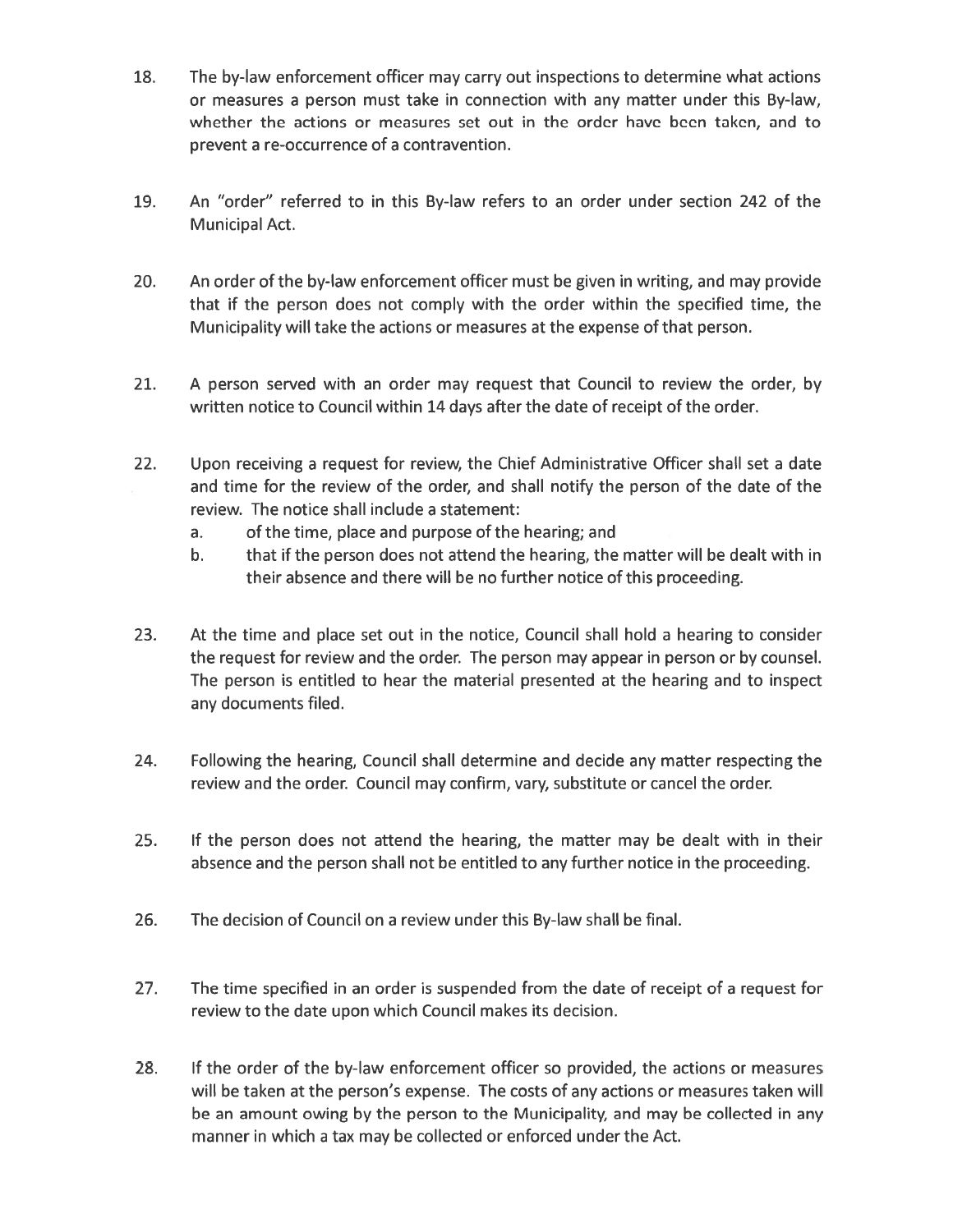29. The by-law enforcement officer is authorized to make expenditures on behalf of the Municipality to carry out the actions or measures if the time provided for in an order has expired and the order has not been reviewed or the order has been reviewed and Council has confirmed, varied or substituted the order.

#### Offence and penalty

30. A person who contravenes this By-law is guilty of an offence and is liable on summary conviction to <sup>a</sup> fine of not more than \$1000.00. In addition to <sup>a</sup> fine, the person is liable to <sup>a</sup> penalty relating to the Municipality's costs of enforcement associated with the offence.

#### Repeal

31. By-law 86-42 is repealed.

DONE and PASSED as <sup>a</sup> by-law of The Rural Municipality of East St. Paul at the Municipal Office in East St. Paul, Manitoba in the Province of Manitoba this  $10<sup>th</sup>$  day of May, A.D. 2016.

Mayor<br>Mayor

Chief Administrative Officer

READ a First time this 26<sup>th</sup> day of April, 2016.

READ a Second time this 10<sup>th</sup> day of May, 2016.

READ a Third time and PASSED this 10<sup>th</sup> day of May, 2016.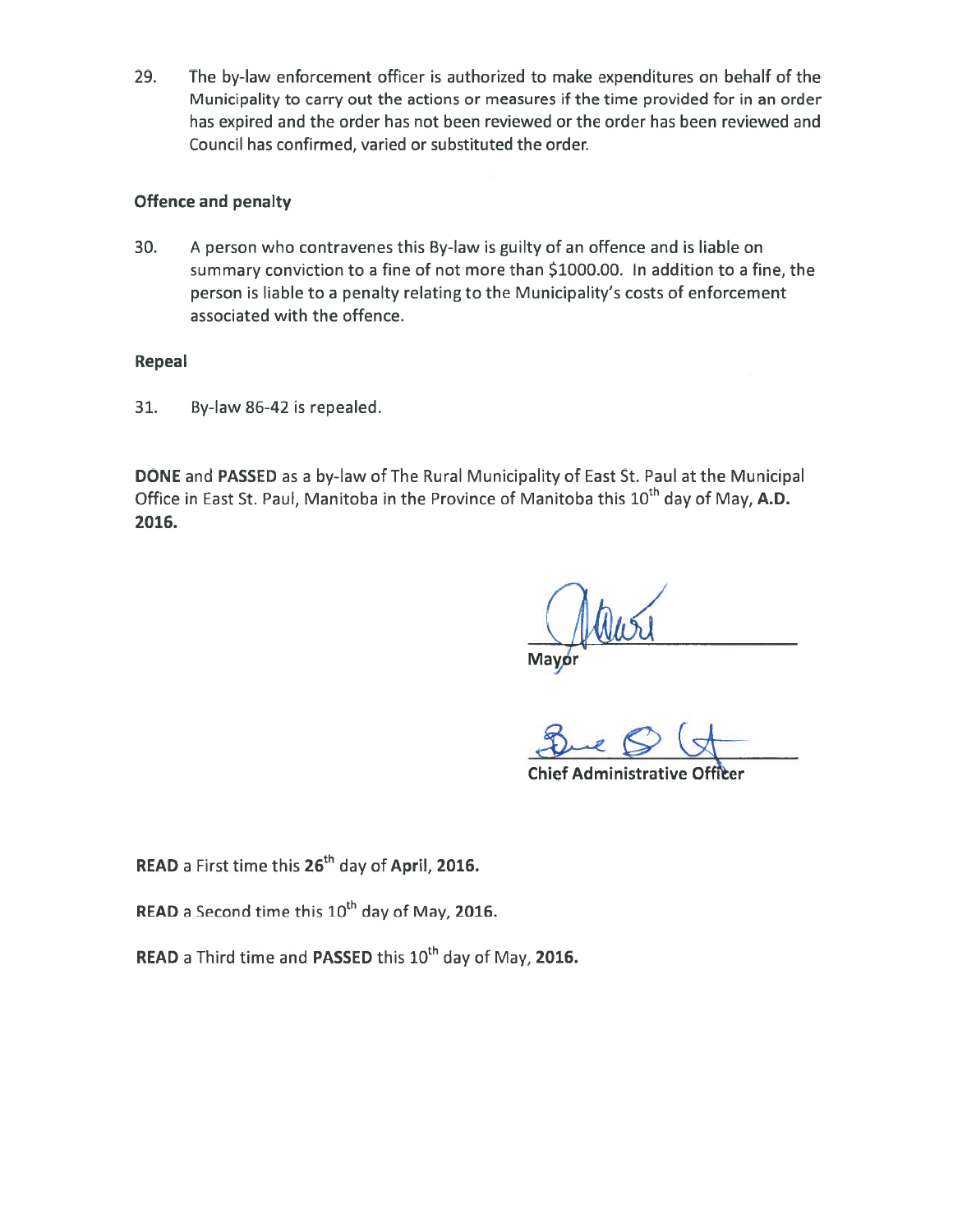

### APPLICATION FOR NOISE PERMIT VARIANCE SCHEDULE A

|                                                          | <b>APPLICATION FOR NOISE PERMIT VARIANCE</b> |                                                                                                                 |                                                                                                                      |                                                            |  |  |  |  |  |  |
|----------------------------------------------------------|----------------------------------------------|-----------------------------------------------------------------------------------------------------------------|----------------------------------------------------------------------------------------------------------------------|------------------------------------------------------------|--|--|--|--|--|--|
|                                                          |                                              |                                                                                                                 | <b>SCHEDULE A</b>                                                                                                    |                                                            |  |  |  |  |  |  |
|                                                          |                                              |                                                                                                                 | The Rural Municipality of East St. Paul<br>Unit 1 - 3021 Birds Hill Road, East St. Paul, MB R2E 1A7                  |                                                            |  |  |  |  |  |  |
|                                                          |                                              |                                                                                                                 | Ph: 204-668-8112 Fax: 204-668-1987                                                                                   |                                                            |  |  |  |  |  |  |
| <b>FOR OFFICIAL USE ONLY:</b>                            |                                              |                                                                                                                 |                                                                                                                      |                                                            |  |  |  |  |  |  |
| FEE<br>\$100 Non-refundable:                             |                                              | Application MUST be made 21 days prior to event                                                                 |                                                                                                                      |                                                            |  |  |  |  |  |  |
|                                                          |                                              |                                                                                                                 |                                                                                                                      |                                                            |  |  |  |  |  |  |
| TYPE OF PERMIT REQUESTED (check all that apply):<br>LOUD | MECH.                                        | <b>MUSICAL</b>                                                                                                  | CONST.                                                                                                               | <b>POWER</b>                                               |  |  |  |  |  |  |
| <b>SPEAKERS</b>                                          | <b>EQUIP</b>                                 | <b>DEVICES</b>                                                                                                  | EQUIP                                                                                                                | <b>EQUIP</b>                                               |  |  |  |  |  |  |
| <b>GROUP OF</b><br><b>PEOPLE</b>                         | <b>ANIMALS</b>                               | <b>OTHER</b><br>(DESCRIBE)                                                                                      | the contract of the contract of the contract of the contract of the contract of                                      |                                                            |  |  |  |  |  |  |
| <b>Applicant's Name:</b>                                 |                                              |                                                                                                                 |                                                                                                                      |                                                            |  |  |  |  |  |  |
| <b>Applicant's Address:</b>                              |                                              |                                                                                                                 |                                                                                                                      |                                                            |  |  |  |  |  |  |
| <b>Phone Number:</b>                                     |                                              | E-mail:                                                                                                         |                                                                                                                      |                                                            |  |  |  |  |  |  |
| <b>Name of Organization:</b>                             |                                              | the contract of the contract of the contract of the contract of the contract of the contract of the contract of |                                                                                                                      |                                                            |  |  |  |  |  |  |
| <b>Contact Person for Organization:</b>                  |                                              |                                                                                                                 |                                                                                                                      |                                                            |  |  |  |  |  |  |
| <b>Phone Number:</b>                                     |                                              | E-mail:                                                                                                         | <u> 1980 - Andrea Station Andrea Station (b. 1980)</u>                                                               |                                                            |  |  |  |  |  |  |
| Date(s) of Event/Noise:                                  |                                              |                                                                                                                 |                                                                                                                      |                                                            |  |  |  |  |  |  |
| <b>Start Time:</b>                                       |                                              |                                                                                                                 | <b>End Time:</b>                                                                                                     |                                                            |  |  |  |  |  |  |
| Does event occur in a Municipal park?                    |                                              |                                                                                                                 | Name of park:                                                                                                        | <u> 1989 - Johann Barn, mars ann an t-Amhair ann an t-</u> |  |  |  |  |  |  |
| Location of loudspeaker:                                 |                                              |                                                                                                                 |                                                                                                                      |                                                            |  |  |  |  |  |  |
|                                                          |                                              | Please include a detailed map showing the area which will be affected                                           |                                                                                                                      |                                                            |  |  |  |  |  |  |
| Description of the event:                                |                                              |                                                                                                                 |                                                                                                                      |                                                            |  |  |  |  |  |  |
|                                                          |                                              |                                                                                                                 |                                                                                                                      |                                                            |  |  |  |  |  |  |
|                                                          |                                              | Will inflatable equipment (i.e. bounce houses) be used during the event?                                        | <b>YES</b>                                                                                                           | <b>NO</b>                                                  |  |  |  |  |  |  |
| If so, who is the vendor/supplier?                       |                                              |                                                                                                                 | <u> 1980 - Jan Barristo, martin amerikan basal dan berasal dan berasal dari berasal dalam berasal dan berasal da</u> |                                                            |  |  |  |  |  |  |
| Vendor/Supplier Phone Number:                            |                                              |                                                                                                                 | E-mail:                                                                                                              | <u> 1989 - Johann Barbara, martxa al</u>                   |  |  |  |  |  |  |
|                                                          |                                              |                                                                                                                 | I hereby declare that the information given in this application is true and correct to the best of my knowledge.     |                                                            |  |  |  |  |  |  |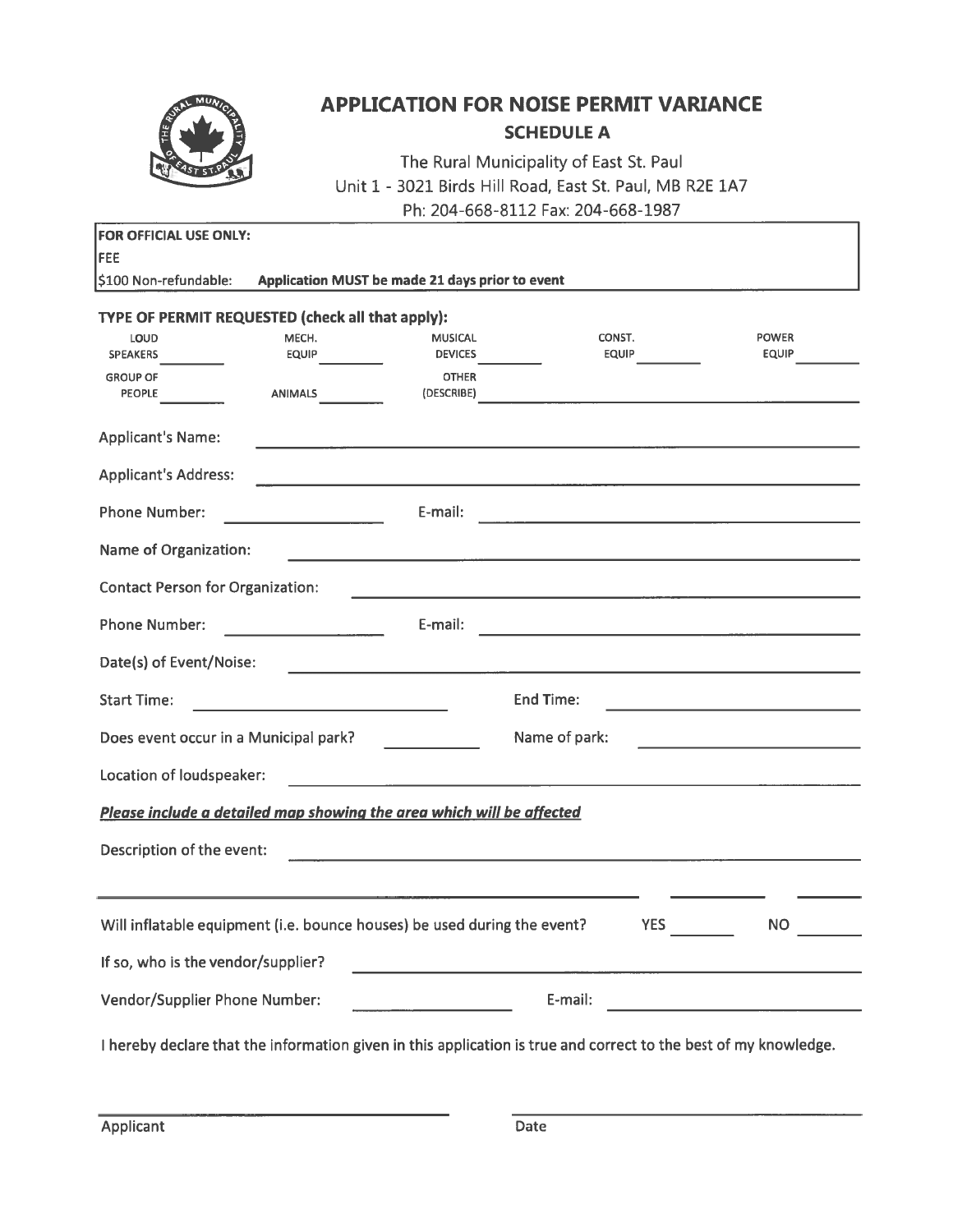(within 100 metre radius of applicant property) (within 100 metre radius of applicant property) Rural Municipality of East St. Paul Rural Municipality of East St. Paul **Petition for Noise Permit** Petition for Noise Permit

# Schedule "B" Schedule "B"

Event Dates: Event Dates:

Event Time: Event Time: Event Description: Event Description:

| Date              |  |  |  |  |  |  |
|-------------------|--|--|--|--|--|--|
| <b>Disapprove</b> |  |  |  |  |  |  |
| avonqqA           |  |  |  |  |  |  |
| Vacant            |  |  |  |  |  |  |
| Phone             |  |  |  |  |  |  |
| <b>Address</b>    |  |  |  |  |  |  |
| Signature         |  |  |  |  |  |  |
| Name              |  |  |  |  |  |  |

1 of 2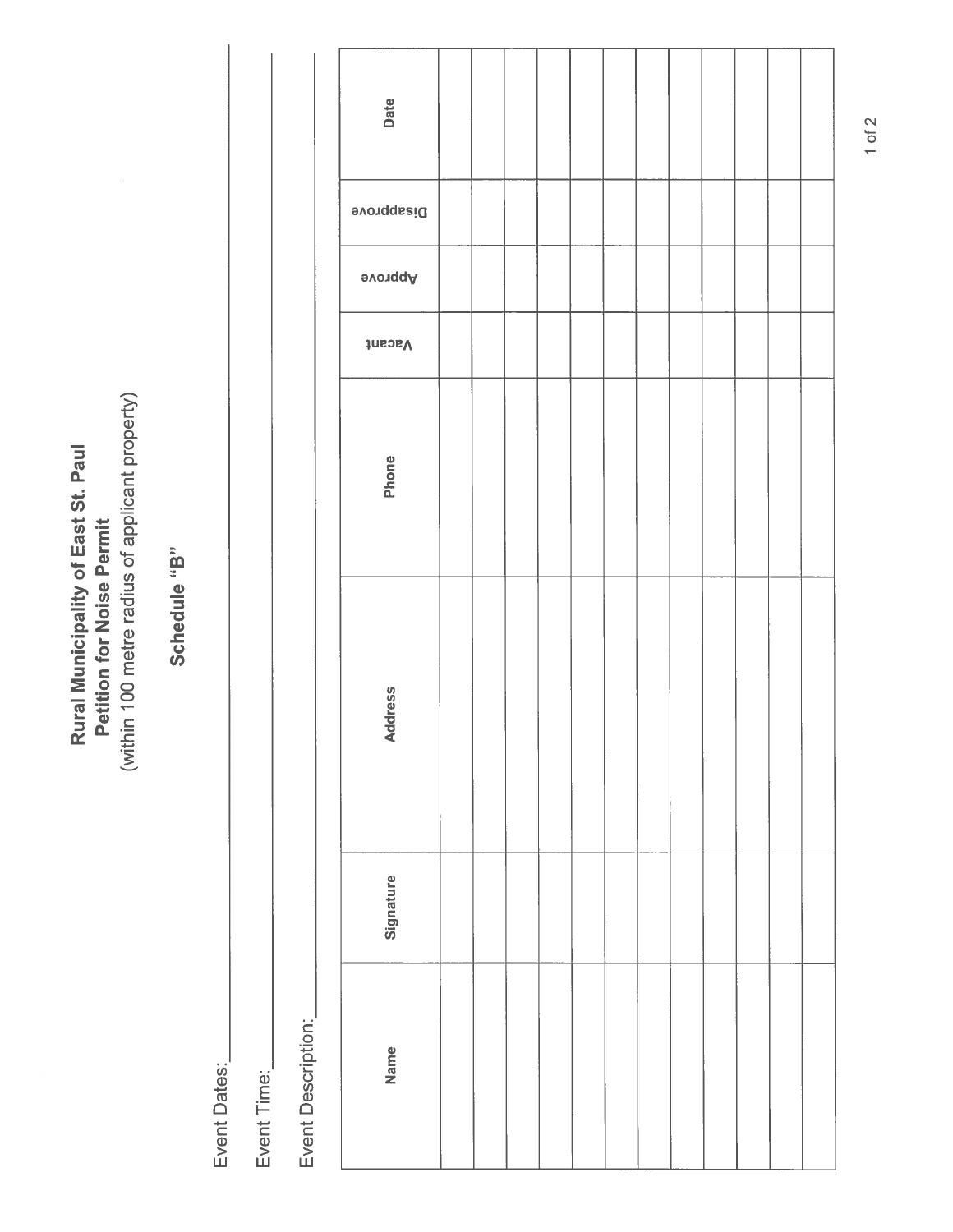(within 100 metre radius of applicant property) (within 100 metre radius of applicant property) Rural Municipality of East St. Paul Rural Municipality of East St. Paul **Petition for Noise Permit** Petition for Noise Permit

# Schedule "B" Schedule "B"

| Date<br><b>Disapprove</b><br><b>evonqqA</b><br>Vacant<br>Phone<br><b>Address</b><br>Signature<br>Name |  |  |  |  |  |  |
|-------------------------------------------------------------------------------------------------------|--|--|--|--|--|--|
|                                                                                                       |  |  |  |  |  |  |
|                                                                                                       |  |  |  |  |  |  |
|                                                                                                       |  |  |  |  |  |  |
|                                                                                                       |  |  |  |  |  |  |
|                                                                                                       |  |  |  |  |  |  |
|                                                                                                       |  |  |  |  |  |  |
|                                                                                                       |  |  |  |  |  |  |
|                                                                                                       |  |  |  |  |  |  |

If property vacant, please note address and check vacant box. If property occupant is unavailable, please attempt to contact at minimum three times<br>(different dates/times) and note the dates/times attempted by address. Cop If property vacant, please note address and check vacant box. If property occupant is unavailable, please attempt to contact at minimum three times (different dates/times) and note the dates/times attempted by address. Copy form as needed.

As applicant, I hereby verify that all residents/businesses have been contacted or attempts have been made to contact within the requested As applicant, I hereby verify that all residentslbusinesses have been contacted or attempts have been made to contact within the requested barricaded area. barricaded area. **Applicant Signature** Applicant Signature

2 of 2